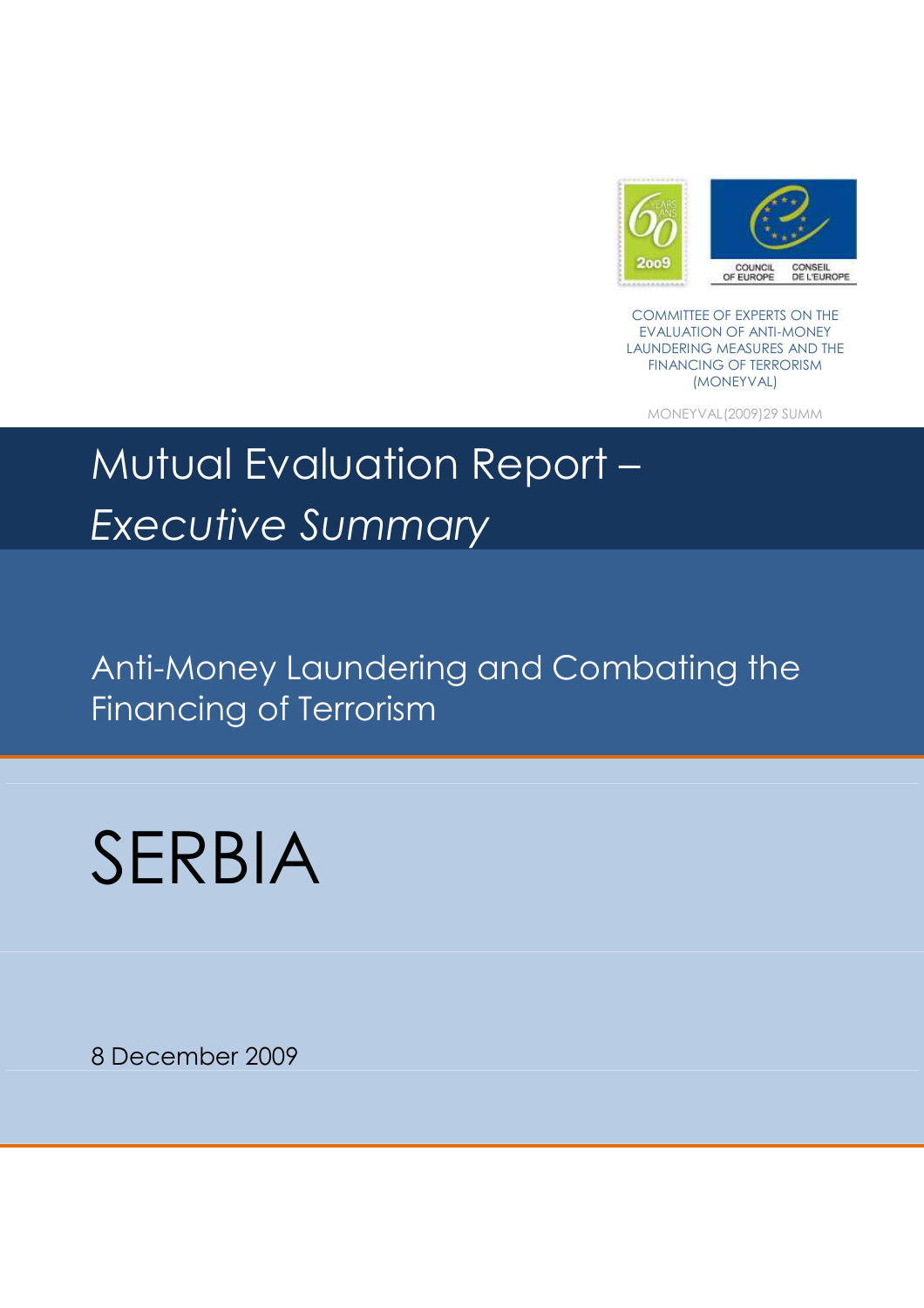Serbia is a member of MONEYVAL. This evaluation was conducted by MONEYVAL and the report was adopted as a third round mutual evaluation at its 31<sup>st</sup> Plenary (Strasbourg, 7-11 December 2009).

© [2009] European Committee on Crime Problems (CDPC)/ Committee of experts on the evaluation of antimoney laundering measures and the financing of terrorism (MONEYVAL)

All rights reserved. Reproduction is authorised, provided the source is acknowledged, save where otherwise stated. For any use for commercial purposes, no part of this publication may be translated, reproduced or transmitted, in any form or by any means, electronic (CD-Rom, Internet, etc) or mechanical, including photocopying, recording or any information storage or retrieval system without prior permission in writing from the MONEYVAL Secretariat, Directorate General of Human Rights and Legal Affairs, Council of Europe (F-67075 Strasbourg or dghl.moneyval@coe.int).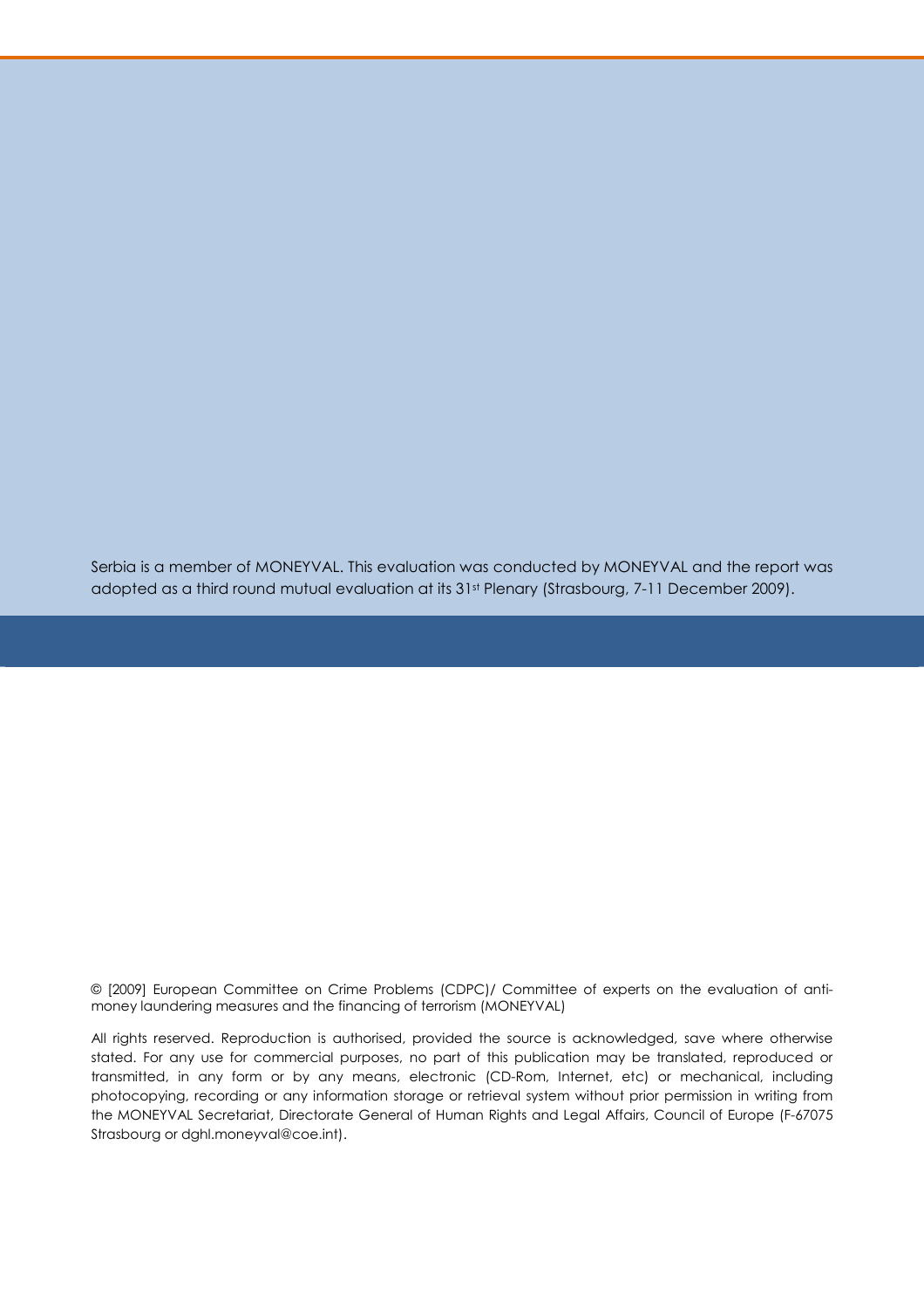# **LIST OF ACRONYMS USED**

| AGC          | Administration for Games of Chance                           |
|--------------|--------------------------------------------------------------|
| <b>APML</b>  | Administration for the Prevention of Money Laundering        |
| <b>BA</b>    | <b>Bar Association</b>                                       |
| <b>BIA</b>   | <b>Security Information Agency</b>                           |
| $c_{\cdot}$  | Criterion                                                    |
| CC           | Criminal Code                                                |
| <b>CDD</b>   | <b>Customer Due Diligence</b>                                |
| <b>CER</b>   | Center for education and Research of the Counter             |
|              | Intelligence administration                                  |
| <b>CFT</b>   | Combating the financing of terrorism                         |
| <b>CPC</b>   | Criminal Procedure Code                                      |
| <b>CSP</b>   | Company service provider                                     |
| <b>CTR</b>   | <b>Cash Transaction Reports</b>                              |
| <b>DNFBP</b> | Designated Non-Financial Businesses and Professions          |
| <b>ETS</b>   | European Treaty Series [since $1.1.2004$ : CETS = Council of |
|              |                                                              |
| EU           | <b>Europe Treaty Series</b> ]                                |
|              | European Union                                               |
| <b>EUR</b>   | Euro(s)                                                      |
| <b>FATF</b>  | <b>Financial Action Task Force</b>                           |
| FIU          | Financial Intelligence Unit                                  |
| <b>FRY</b>   | former Republic of Yugoslavia                                |
| FT           | Financing of Terrorism                                       |
| <b>GDP</b>   | Gross domestic product                                       |
| <b>GRECO</b> | Group of States against Corruption                           |
| <b>IMF</b>   | <b>International Monetary Fund</b>                           |
| IN           | <b>Interpretative Note</b>                                   |
| IT           | <b>Information Technology</b>                                |
| <b>JSC</b>   | Joint stock company                                          |
| <b>KYC</b>   | Know your customer/client                                    |
| <b>LEA</b>   | Law Enforcement Agency                                       |
| MIA          | Ministry of the Interior                                     |
| <b>MLA</b>   | <b>Mutual Legal Assistance</b>                               |
| <b>MOU</b>   | Memorandum of Understanding                                  |
| <b>NBS</b>   | National Bank of Serbia                                      |
| <b>NCCT</b>  | Non-cooperative countries and territories                    |
| <b>NGO</b>   | Non governmental organisation                                |
| <b>NPO</b>   | Non profit organisation                                      |
| <b>OSCE</b>  | Organisation for the Security and Cooperation in Europe      |
| PEP          | <b>Politically Exposed Persons</b>                           |
| <b>PPO</b>   | Public Prosecutor's Office                                   |
| <b>PTT</b>   | Public Enterprise of PTT Communications Srbija               |
| <b>RBA</b>   | Risk based approach                                          |
| <b>RES</b>   | Resolution                                                   |
| <b>RS</b>    | Republic of Serbia                                           |
| <b>RSD</b>   | Official Currency of the Republic of Serbia - Dinar          |
| <b>SC</b>    | <b>Security Council</b>                                      |
|              |                                                              |
| <b>SFRY</b>  | Socialist Federal Republic of Yugoslavia                     |
| <b>SR</b>    | Special Recommendation                                       |
| <b>SRBA</b>  | Serbian Business Registers Agency                            |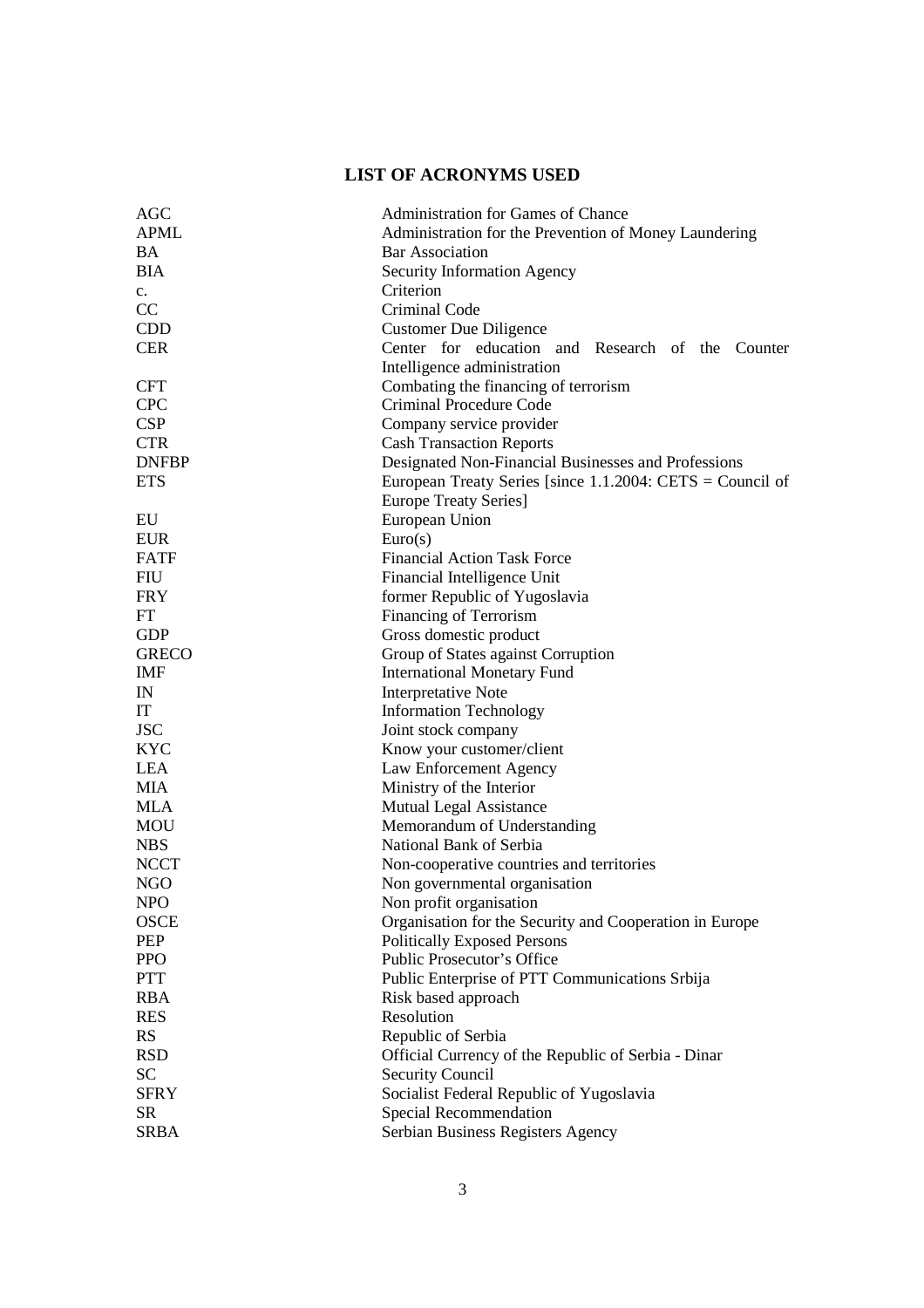| Self-Regulatory Organisation                             |
|----------------------------------------------------------|
| Suspicious transaction reports                           |
| Financial<br>Interbank<br>Society for Worldwide          |
| Telecommunication                                        |
| Technical Assistance and Information Exchange Instrument |
| of the European Commission                               |
| Terrorism financing                                      |
| <b>Transaction Management Information System</b>         |
| United Nations Organisation                              |
| United Nations Security Council Resolution               |
| <b>United States</b>                                     |
| <b>Voluntary Pension Fund</b>                            |
|                                                          |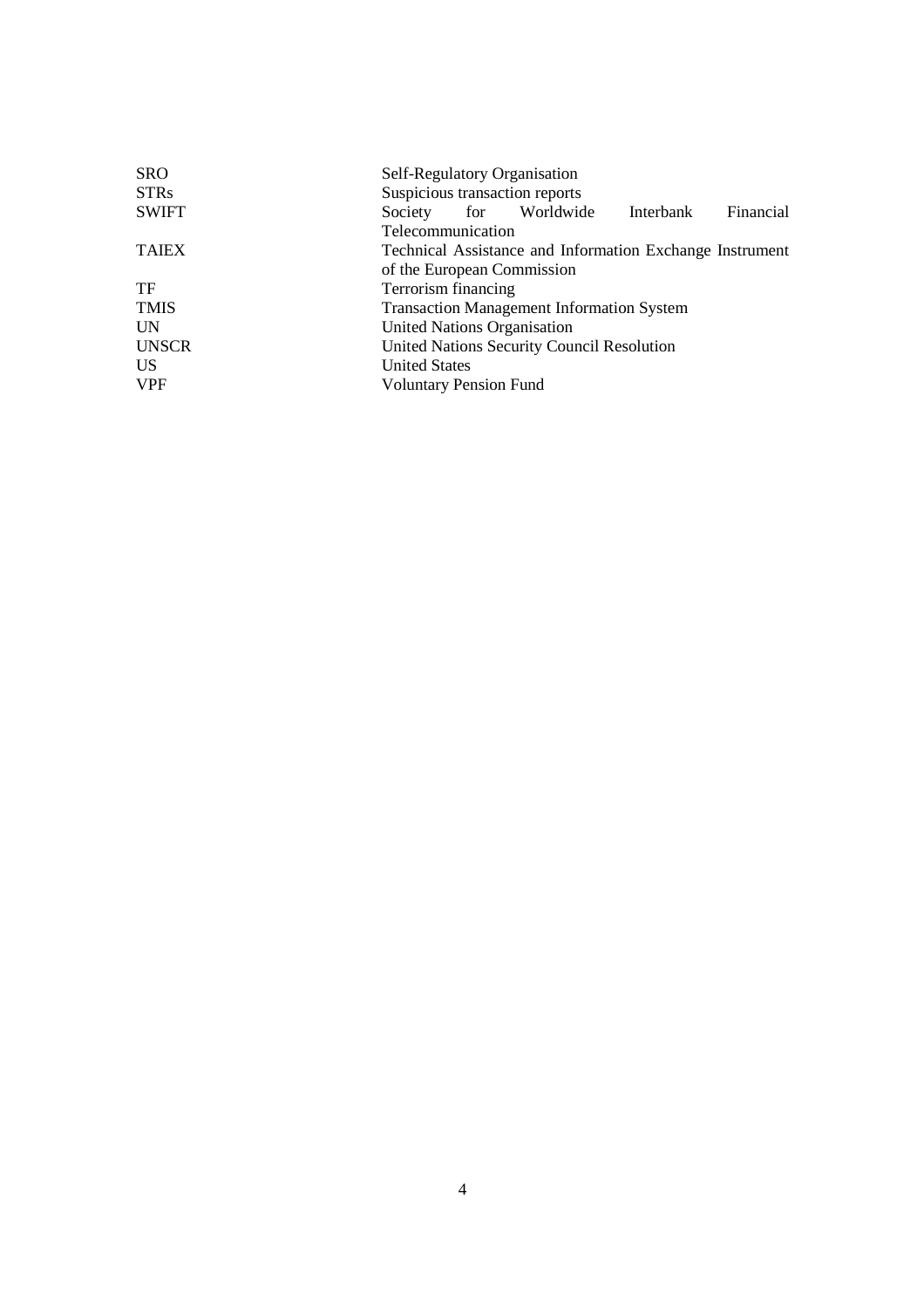## **EXECUTIVE SUMMARY**

## **1. Background Information**

- 1. This report provides a summary of the AML/CFT measures in place in Serbia as at the date of the on-site visit from 9-16 May 2009 or immediately thereafter. It describes and analyses these measures, and provides recommendations on strengthening certain aspects of the system. It also sets out Serbia's levels of compliance with the FATF 40 plus 9 Recommendations (see Table 1). The evaluation also includes Serbia's compliance with *Directive 2005/60/EC of the European Parliament and of the Council of 26 October 2005 on the prevention of the use of the financial system for the purpose of money laundering and terrorist financing* (hereinafter "3rd EU AML Directive") and the *Commission Directive 2006/70/EC of 1 August 2006 laying down implementing measures for Directive 2005/60/EC of the European Parliament and of the Council as regards the definition of 'politically exposed person' and the technical criteria for simplified customer due diligence procedures and for exemption on grounds of a financial activity conducted on an occasional or very limited basis* (hereinafter "Implementing Directive 2006/70/EC"). However, compliance or non-compliance with the 3rd EU AML Directive and the Implementing Directive 2006/70/EC has been described in a separate Annex and it has not been considered in the ratings in Table 1.
- 2. This is the second evaluation of Serbia by MONEYVAL. Since the last evaluation visit in 2003, Serbia has made a number of changes with a view to improving the legal framework as well as the AML/CFT requirements on banking and non-banking financial institutions. These include substantial changes to the criminal legislation (amendments to the ML offence, the criminalisation of the TF offence, changes to the Criminal Procedure Code covering provisional measures and confiscation), and the adoption of new legislation regarding liability of legal entities, seizure and confiscation of proceeds from crime and mutual legal assistance. The Law on the prevention of money laundering and the financing of terrorism (hereinafter AML/CFT Law) sets out the scope and basic AML/CFT obligations for financial institutions and designated non financial businesses and professions (DNFBPs). The law was adopted shortly before the on-site visit (18 March 2009) and entered into force on 27 March 2009, repealing the 2005 Law on the prevention of money laundering (hereinafter the previous AML Law). The regulations adopted on the basis of the previous AML Law continue to be applied until the adoption of regulations on the basis of the AML/CFT law in so far as they are not contradictory to the new provisions. A number of additional regulations and guidance were adopted to assist financial institutions and DNFBPs in fulfilling their obligations. The Government of Serbia also adopted a National Strategy against Money Laundering and Terrorism Financing in 2008 and established a Standing Coordination Group to monitor the implementation of this strategy.
- 3. As regards the money laundering situation, the Serbian authorities advised that the most significant forms of organised crime are trafficking in human beings, smuggling of narcotic drugs and of weapons, vehicle theft as an organised criminal activity and that proceeds are in general reinvested in the purchase of business companies (privatised ones), real estate, luxurious cars and are also used for lending money with high interest rates. Economic crimes are characterised by serious and complex criminal acts, particularly in banking operations, external trade and in the privatisation process. The most widespread form of economic crime is various forms of the abuse of office in all sphere of economic operations. There has been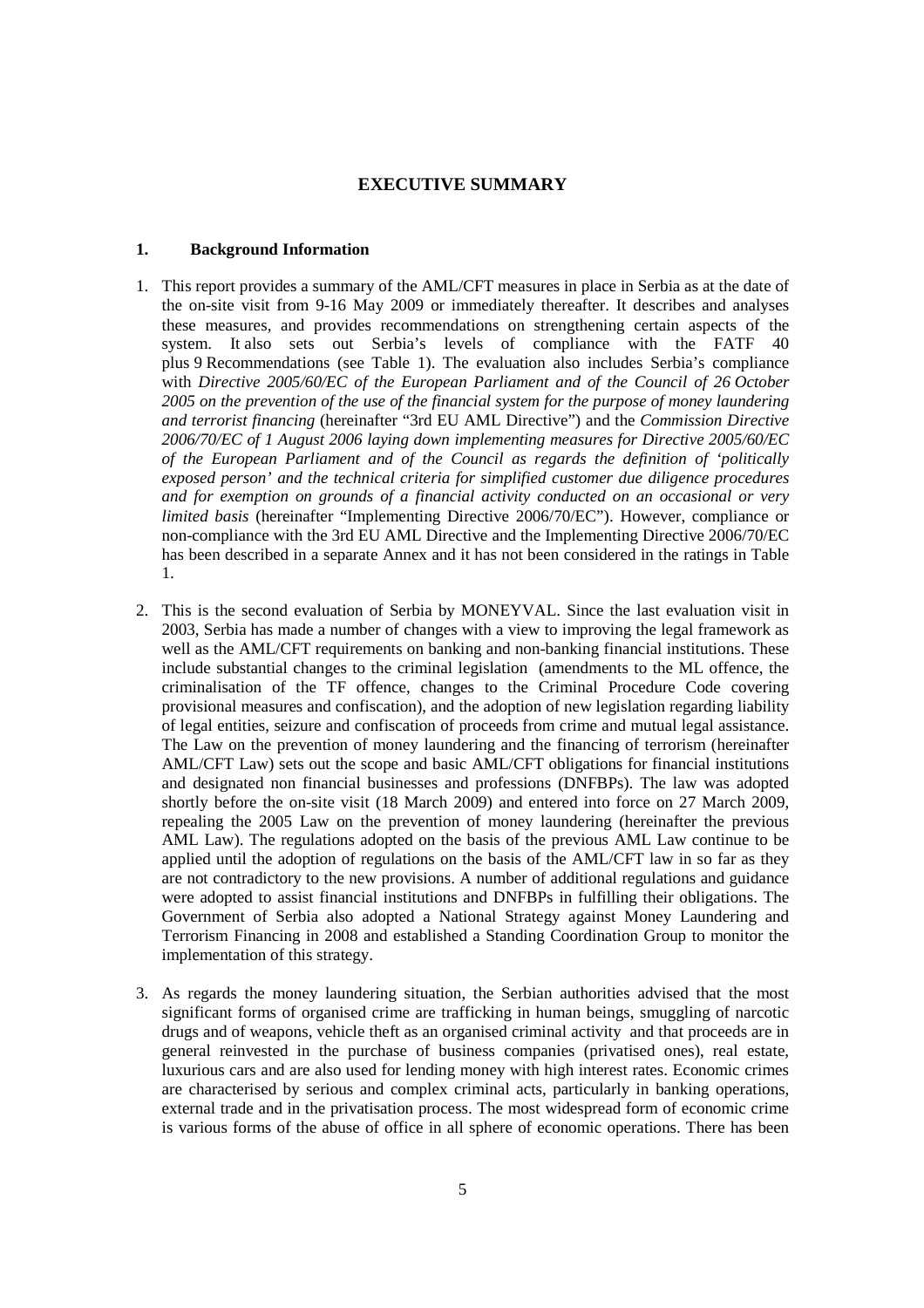no study on methods, techniques and trends regarding ML or TF, however, the authorities indicated that most of laundered proceeds in ML cases originate from tax evasion. Profits deriving from business activities are usually transferred from firms through fictitious domestic, foreign or offshore companies by using fictitious invoices where service or transfer of goods have never been carried out. Then the money is returned to Serbia in cash, where the legalization takes place. Fraudulent activities, unlawful privatisation and different activities of corruption can be also linked to situations of money laundering.

4. Concerning terrorist financing, there have been no criminal reports filed regarding FT according to the statistics provided and there are no confirmed cases of terrorist financing in Serbia to date.

#### **2. Legal Systems and Related Institutional Measures**

- 5. Since the last evaluation, with the adoption in 2005 of a new Criminal Code , the offence of money laundering is set out under Article 231 of the CC in a much broader and more complex approach than previously. The conducts that constitute the ML offence are largely in line with the material elements listed in Article 3 of the Vienna Convention and Article 6 of the Palermo Convention. The offence extends to 'property' that derives from a criminal offence, which would appear to cover any types of property and to represent all sorts of proceeds of crime.
- 6. The criminalisation of money laundering has been explicitly based on an 'all crime approach'. Predicate offences for ML cover any 'criminal offence' of the CC and the range of offences set out in the CC which are predicate offences to ML include all required categories of offences with the exception of insider trading and market manipulation. The offence does not cover explicitly self laundering however this matter has been clarified both in a mandatory instruction (2008) of the Public Prosecutor's Office and by recent case practice. There are appropriate ancillary offences to the ML offense.
- 7. Natural and legal persons are subject to effective, proportionate and dissuasive criminal sanctions. The corporate criminal liability was introduced into the Serbian legislation by the Law on Liability of Legal Entities for Criminal Offences, which entered into force in November 2008.
- 8. Between 2007-2008, 5 convictions were successfully achieved and 2 final judgments were confirmed by the Supreme Court. All judgments relate to concealing of cash proceeds derived from tax evasion, legalised through use of false invoices, fictitious legal transactions, and sometimes use of fictitious companies. Perpetrators were convicted for committing abuse of office (article 359 CC) in concurrence with money laundering. The sentence applied specifically for money laundering in all cases amounted to one year imprisonment, however the consolidated sentence was higher (according to the judgments received, for instance to 2 years and 6 months in one case and to five years and six months in another case). In all cases the perpetrators were also deprived of the pecuniary benefit obtained and proceeds were confiscated. The number of yearly initiated criminal money laundering report sent to court has doubled in 2007 and remained constant in 2008 while the number of cases in which charges were brought has clearly increased.
- 9. Serbia ratified the UN International Convention for the Suppression of the Financing of Terrorism in October 2002. The financing of terrorism was criminalised as an autonomous offence in article 393 of the CC. However there are still several shortcomings with respect to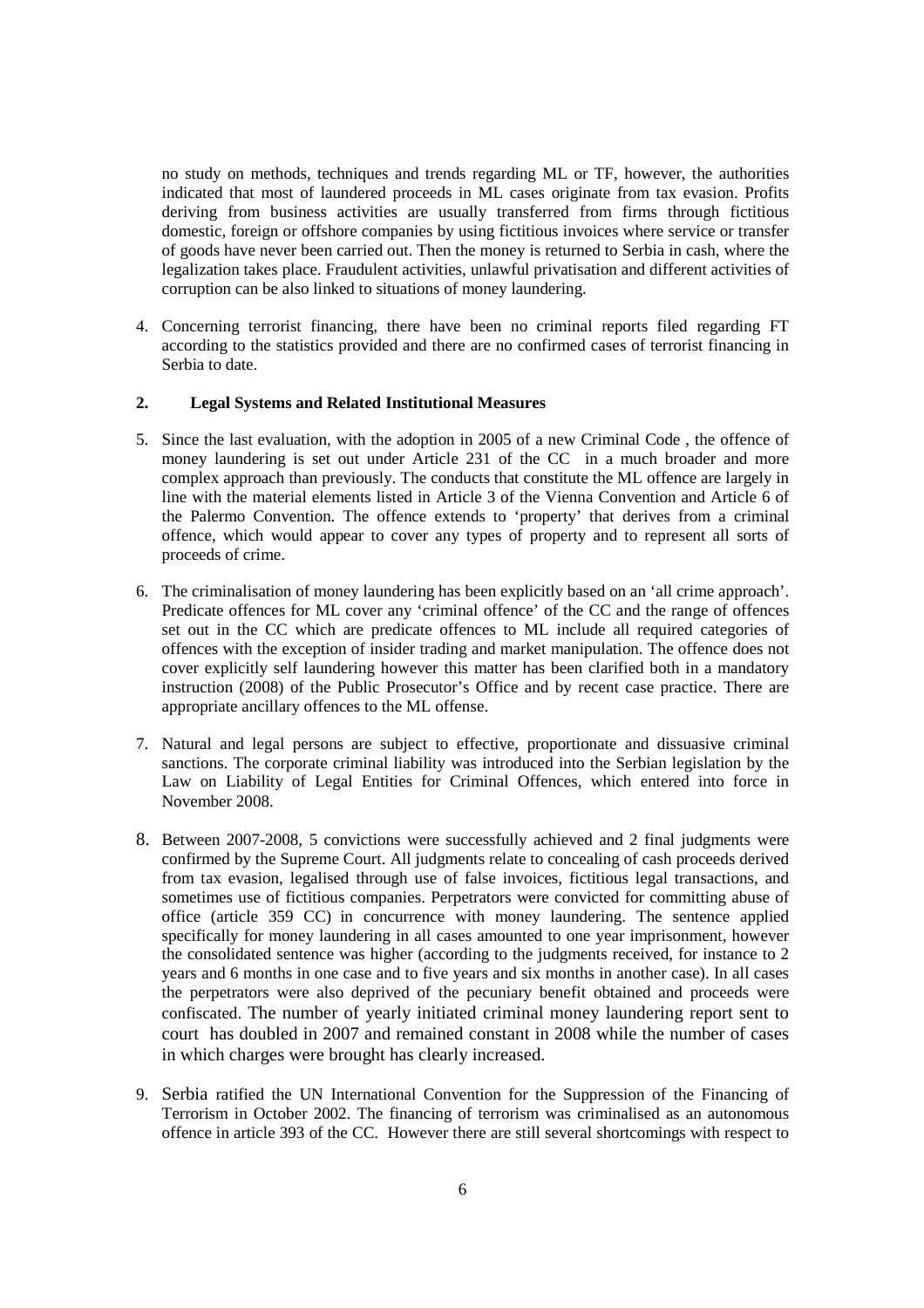the implementation of the convention in the criminal substantive law. The provision or collection of funds to finance a terrorist organisation and individual terrorists does not appear to be covered. The term "funds" is not defined in the CC, nor has it been interpreted by judicial authorities, thus there is no legal certainty that the FT offence shall extend to any funds as defined in the FT Convention. Furthermore, due to references to specific criminal offences from other articles of the CC ("intended for financing of criminal offences referred to in Articles 312, 391 and 392 of the present Code"), the definition of terrorist financing requires the funds to be linked to a specific terrorist activity. Also, the offence does not fully cover the financing of terrorist organisations and the financing of individual terrorists regardless of whether the financing is for criminal activities, legal activities or general support. At the time of the on-site visit, there had been no investigations or prosecutions for terrorism financing.

- 10. The confiscation and the provisional measures in Serbia have gone going through a considerable change since the previous evaluation. The current legal framework is rather complex, given the parallel regimes both in terms of criminal substantive and procedural law. The recent adoption of the Law on seizure and confiscation of the proceeds from crime (2008) is undoubtedly a major step forward, however, given its recent entry into force, it has not yet been applied.
- 11. The current regime needs reviewing in order to ensure that the competent authorities have the necessary tools to clarify the application of the relevant provisions and regimes and ensure that they can make full use of the existing legal framework. Amendments are necessary to clarify the scope of property subject to confiscation, to ensure that value based confiscation can be applied in the case of instrumentalities used in and intended for use in the commission of ML, FT or other predicate offences and that confiscation of instrumentalities is possible when they are held by a third party (legal entity or natural person). The statistics provided did not demonstrate the overall effectiveness of the application of provisional measures and confiscation regime.
- 12. The Serbian legal framework does not enable the competent authorities to take the necessary preventive and punitive measures to freeze and if appropriate, seize terrorist related funds or other assets without delay, in accordance with the relevant United Nations resolutions. There are no specific laws and procedures which would specifically implement the abovementioned resolutions in terms of roles, responsibilities and conditions. Neither the AML/CFT law nor the Criminal Procedure Code can be applied in this respect. There have been no instances of freezing of funds or other assets of persons designated in the context of these resolutions.
- 13. The Administration for the Prevention of Money Laundering (APML), the Serbian FIU, is the lead agency responsible for AML/CFT issues. It is established as an administrative body within the Ministry of Finance. The AML/CFT Law clearly sets out all three core-FIU functions (reception, analysis and dissemination). The Serbian FIU has been a member of the Egmont Group since 2003.
- 14. The AML/CFT Law sets out the APML's role in the detection of ML and FT, international co-operation and in the prevention of ML and FT. In regard to its role in the detection of ML and FT, the APML can:
	- 1. request data from obligors and lawyers when it assesses that there are reasons to suspect ML or FT in certain transactions or persons ;
	- 2. request data from competent State bodies and public authority holders ;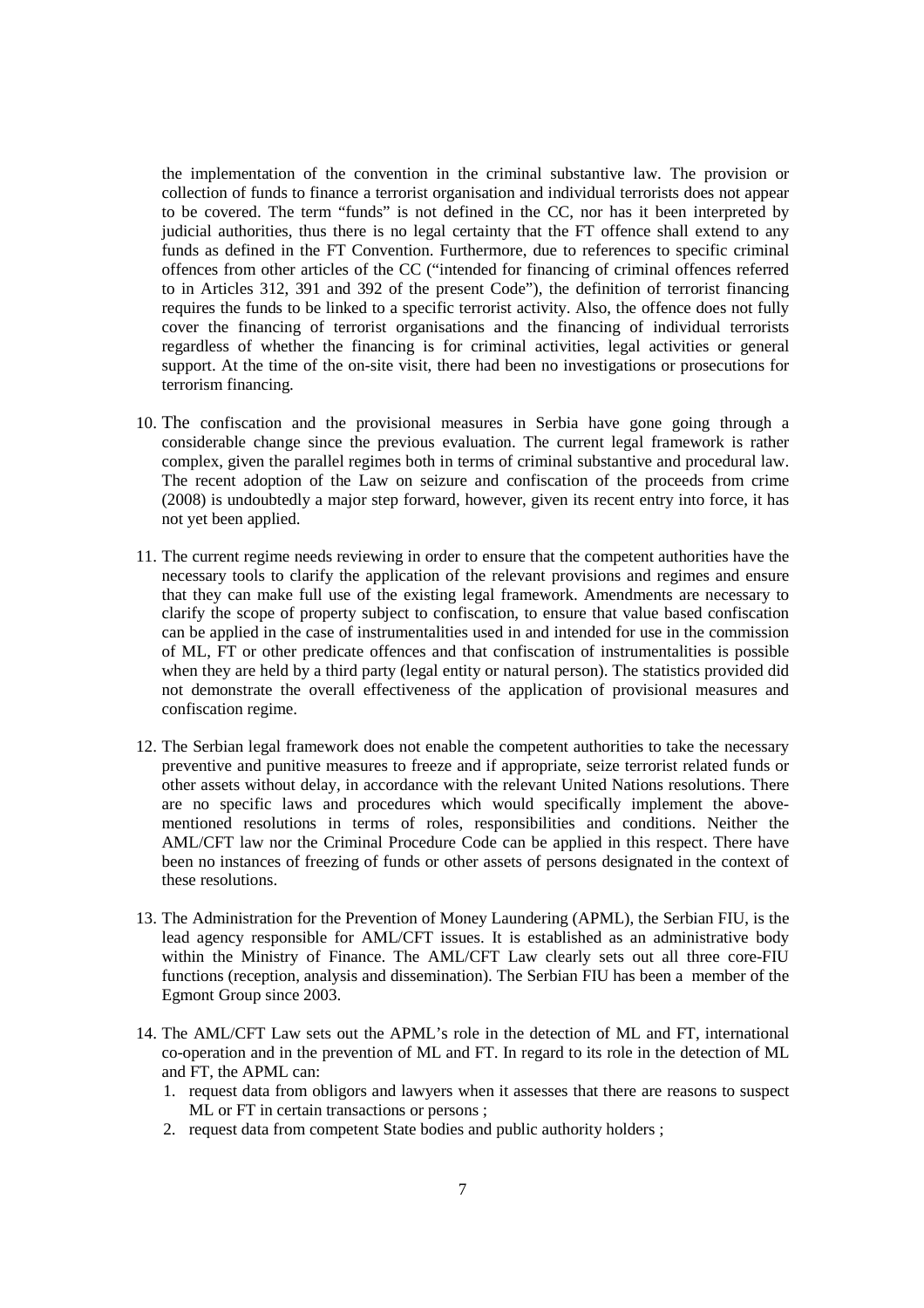- 3. issue written orders to obligors to temporarily suspend transactions when there are reasonable grounds to suspect ML or FT with respect to a person or transaction or to oblige obligors to monitor transactions and business operations;
- 4. disseminate data to competent bodies;
- 5. provide feedback to obligors, lawyers and state bodies;
- 6. co-operate internationally;

15. As regards its role in the prevention of ML and FT, the APML shall:

- 1. conduct the supervision of the implementation of the provisions of this Law and take actions and measures within its competence in order to remove observed irregularities;
- 2. submit recommendations to the Minister for amending this Law and other regulations governing the prevention and detection of money laundering and terrorism financing;
- 3. take part in the development of the list of indicators for the identification of transactions and persons with respect to which there are reasons for suspicion of money laundering or terrorism financing;
- 4. make drafts and give opinions on the application of this Law and regulations adopted based on this Law;
- 5. make drafts and issue recommendations for a uniform application of this Law and regulations made under this Law in the obligor and lawyer;
- 6. develop plans and implement training of APML's employees and cooperates in matters of professional education, training and improvement of employees in the obligor and lawyer in relation to the implementation of regulations in the area of the prevention of money laundering and terrorism financing;
- 7. initiate procedures to conclude cooperation agreements with the State bodies, competent bodies of foreign countries and international organisations;
- 8. participate in international cooperation in the area of detection and prevention of money laundering and terrorism financing;
- 9. publish statistical data in relation to money laundering and terrorism financing;
- 10. provide information to the public on the money laundering and terrorism financing manifestations;
- 11. perform other tasks in accordance with the law.
- 16. The traditional tasks of the FIU (receiving, analysing and disseminating STRs) are performed efficiently by the APML, which receives an increasing number of disclosures from reporting entities and has timely access to financial, administrative and law enforcement information as well as additional information from reporting entities. It is to be noted that the FT reporting obligation only came into the remit of the FIU as of March 2009.
- 17. Guidance to financial institutions and other reporting entities on reporting STRs has been provided on the basis of the requirements of the previous AML Law and reporting forms have been elaborated only for banks, capital market participants and insurance companies. Additional measures are required to ensure that comprehensive and adequate guidance based on the new legislation is introduced to support obliged entities in better understanding their reporting requirements and outreach should be conducted to under-reporting sectors.
- 18. The APML submits a yearly progress report to the Government, which may be made available to the public only upon request. Such reports don't include information on current ML/FT techniques, methods, and trends (typologies), or sanitized examples of actual money laundering cases. It was not possible to identify how many investigations commenced as a result of FIU's disclosure in the absence of such statistics.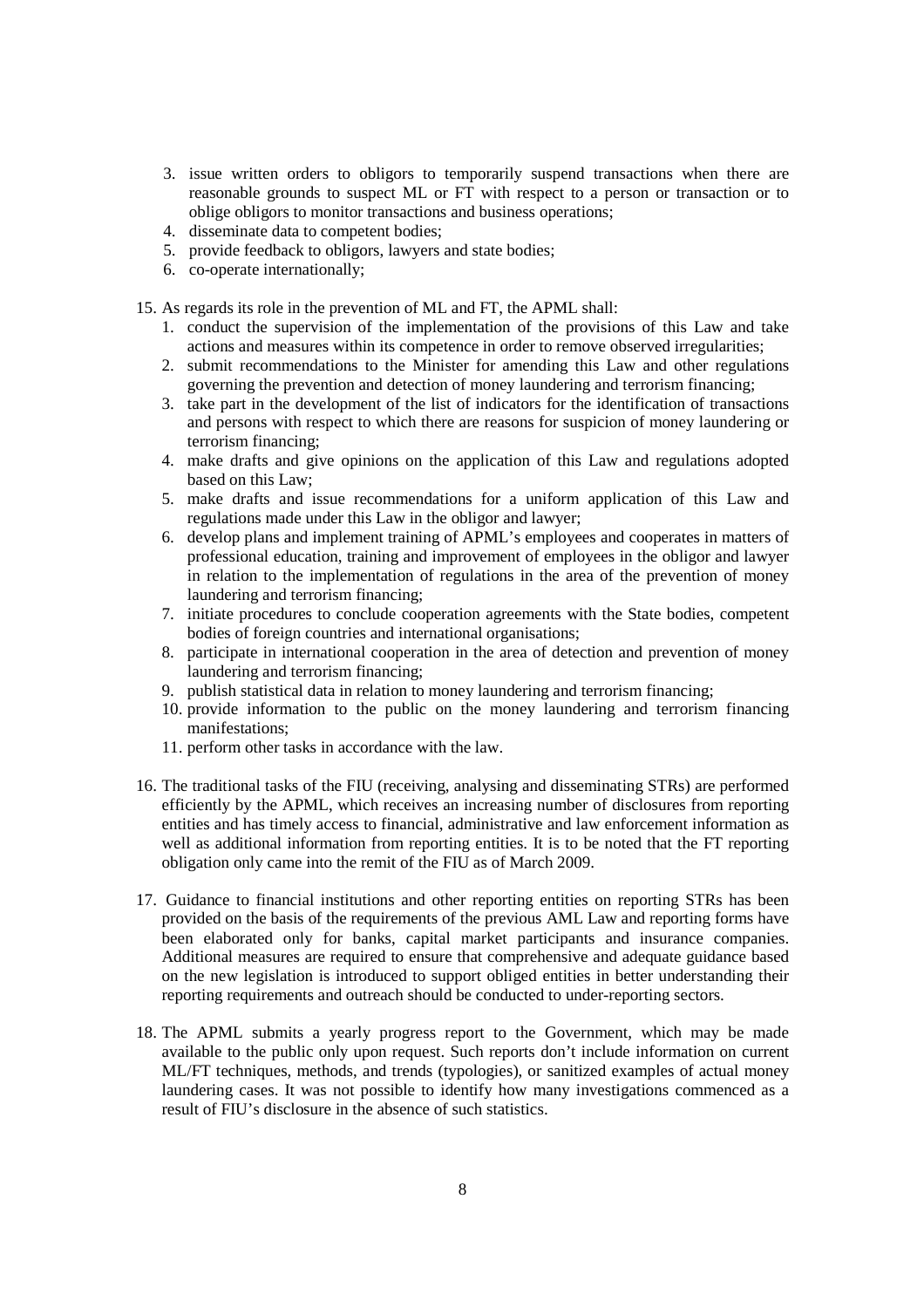- 19. The APML's effectiveness has been strengthened comparatively to the situation in the previous evaluation round and despite concerns regarding the quality of reports received and the level of non/under-reporting by certain sectors, the APML has at its disposal an important amount of financial information, which is likely to increase once the implementation of the AML/CFT law by reporting entities is fully operational. Also, the AML/CFT Law sets out an important number of additional tasks which are likely to impact and overload the daily operation of the APML.
- 20. The law enforcement bodies competent for the investigation and prosecution of ML and FT offences are: the Ministry of Interior, the Tax Police, the Security Information Agency and the Public Prosecutor's Office. These bodies have all been established by law, as are their activities. In addition, there are specific arrangements regarding the designation of authorities competent to investigate and prosecute organised crime offences (including ML or FT offences), namely pursuant to the Law on Organisation and Jurisdiction of Government Authorities in Suppression of Organised Crime: the Special Prosecutor's Office for Suppression or Organised Crime (within the District Public Prosecutor's Office in Belgrade), the Service against Organised Crime (within the Ministry of Interior) and the Special Departments for processing criminal cases under this law (within the Belgrade District Court and the Belgrade Appellate Court).
- 21. The legal framework for investigation and prosecution of ML and FT offences and for confiscation and freezing is undoubtedly complex. Responsibilities of prosecutors and law enforcement agencies are covered in a variety of acts, that is not only in the criminal legislation but also in the Law on organisation and jurisdiction of government authorities in suppression of organised crime and the recently adopted Law on Seizure and confiscation of the proceeds of crime. The authorities are able to postpone or waive the arrest of suspects and seizure of property. The use of special investigative techniques in the Criminal Procedure Code is limited to a range of specific criminal offences that are being investigated. Competent authorities responsible for conducting investigations of ML, FT and other underlying predicate offences can compel production of, search persons and premises for and seize and obtain transaction records, identification data obtained through the CDD process, account files and business correspondence, and other records, documents or information, held or maintained by financial institutions and other businesses or persons. They also have the necessary powers to summon persons and take witness statements for use in investigations and prosecutions of ML, FT, and other underlying predicate offences, or in related actions.
- 22. However, the merits of creating a two tier system for investigation, prosecution and adjudication of the ML/FT offences, as the jurisdiction and competencies of law enforcement actors in the investigative and criminal process of such offences is differentiated based on the existence of an element of organised crime was questioned. Leaving aside the potential jurisdictional issues in concrete cases, the current provisions do not appear to provide for a comprehensive framework to ensure functional co-operation and communication between competent authorities.
- 23. Serbia has put in place measures to detect the physical cross border transportation of currency and a declaration system. The declaration system in force at the time of the on-site visit does not ensure that all persons making a physical transportation of currency and bearer negotiable instruments of a value exceeding the prescribed threshold are required to submit a declaration to the Customs authorities. New requirements were introduced with the AML/CFT law, which were not in force at the time of the on-site visit, as the law provided that they would become applicable six months later (September 2009). Based on the information gathered,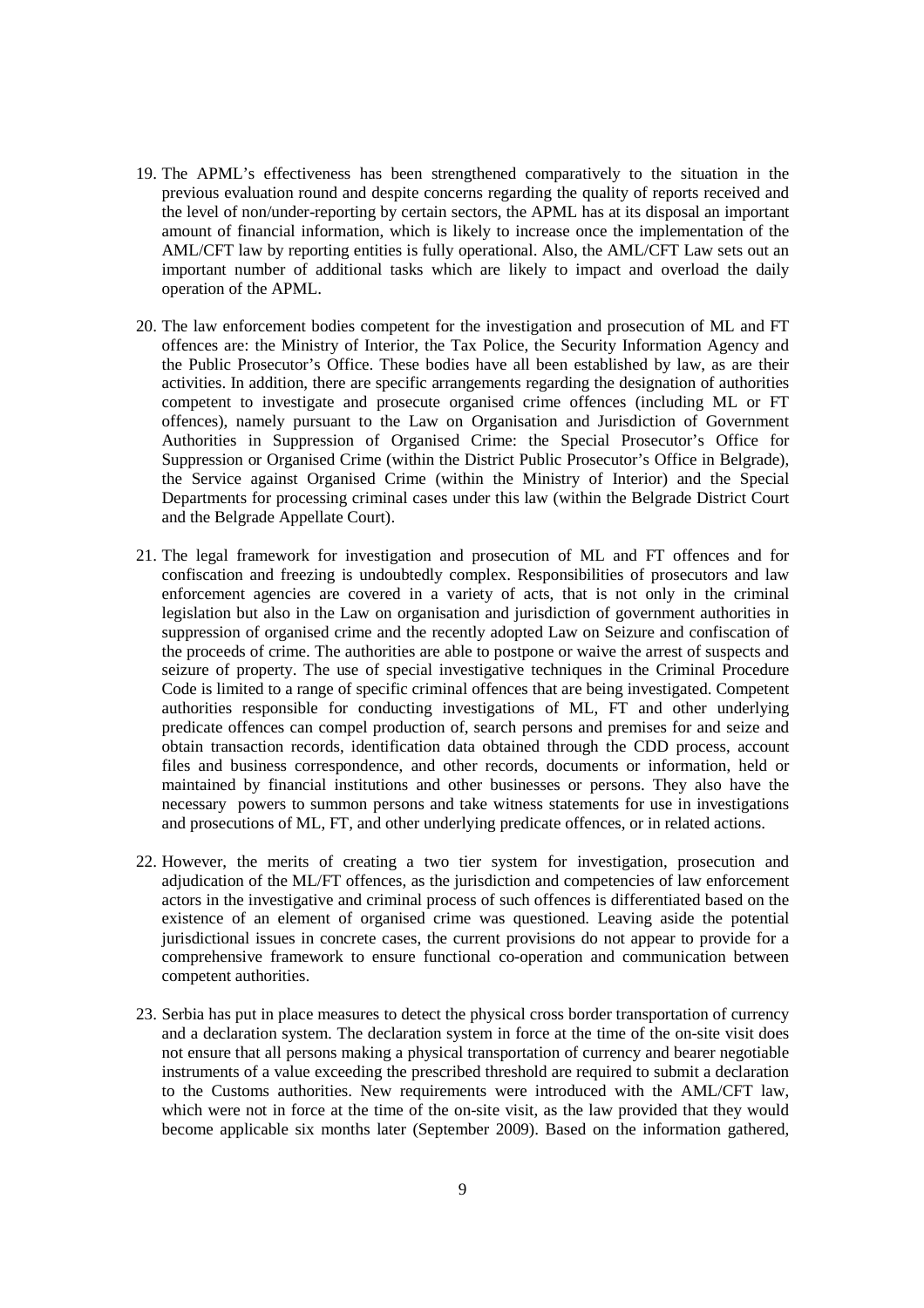there are reservations about whether the detection of cross-border movement of currency was adequately conducted. Further action is needed to ensure that the new requirements are speedily implemented and additional measures are required to bring the current system in compliance with SR.IX, in particular as regards the introduction of effective, dissuasive and proportionate sanctions.

#### **3. Preventive Measures – Financial Institutions**

- 24. The AML/CFT Law sets out the scope of AML/CFT obligations for financial institutions and is supported by numerous sectoral laws, including the Law on Banks, the Law on Securities and Other Financial Instruments Market, the Law on Insurance, the Law on Voluntary Pension Funds and Pension Schemes, the Law on Financial Leasing, the Law on Foreign Exchange Operations, and the Law on Investment Funds. For the purposes of the evaluation, these laws qualify as "law or regulation" as defined in the FATF Methodology.
- 25. A number of additional decisions and books of rules have been issued which assist financial institutions in fulfilling their obligations under the laws mentioned above. The AML Book of Rules is the primary act that describes the methodology, requirements, and actions financial institutions are expected to undertake under the previous AML Law. The Decision on Minimal Content of the KYC Procedure and Decision on Guidelines for assessing the risk of money laundering and financing terrorism are two of the major decisions that are accompanied by many sectoral decisions. These qualify as "other enforceable means" as defined in the FATF Methodology.
- 26. The Republic of Serbia has not undertaken a systemic review of the ML and FT threats and risks that exist within the financial and non financial sector in Serbia. Under the previous AML Law and Book of Rules, the Republic of Serbia did not apply AML/CFT measures using a risk-based approach. The AML/CFT Law introduced requirements to conduct an analysis of the ML and FT risks, which must include a risk assessment for each group or type of customer, business relationship, or service offered by the obligor and competent supervisory bodies are required to adopt guidelines for implementation.
- 27. The customer due diligence (CDD) obligations are set out in the AML/CFT Law and apply equally to all obligors as identified in the law. The Decision on KYC Procedure also outlines further CDD requirements for banks; voluntary pension funds, financial leasing providers; and insurance companies, brokerages, agency companies and agents. There are only a few minor deficiencies, mostly stemming from the newness of the legislation. Competent authorities have yet to issue implementing measures for the AML/CFT Law and related guidance. In practice, there is awareness of the requirements and the application of due diligence measures, particularly in the banking sector. However, this compliance level does not cover the financial sector as a whole, since significant parts have not sufficiently implemented not only the due diligence controls of the AML/CFT Law, but also of the previous AML Law.
- 28. There were no requirements under the previous AML Law for financial institutions to determine whether a client is a politically exposed person (PEP) and apply enhanced measures, apart from the banking sector which was obliged to identify and apply enhanced measures to clients based on risk, which included PEP-s. The AML/CFT law covers comprehensively the requirements of Recommendation 6. Additional measures are required to ensure that Serbian financial institutions clearly understand and uniformly apply their obligations under the law to conduct enhanced on-going monitoring on business relationships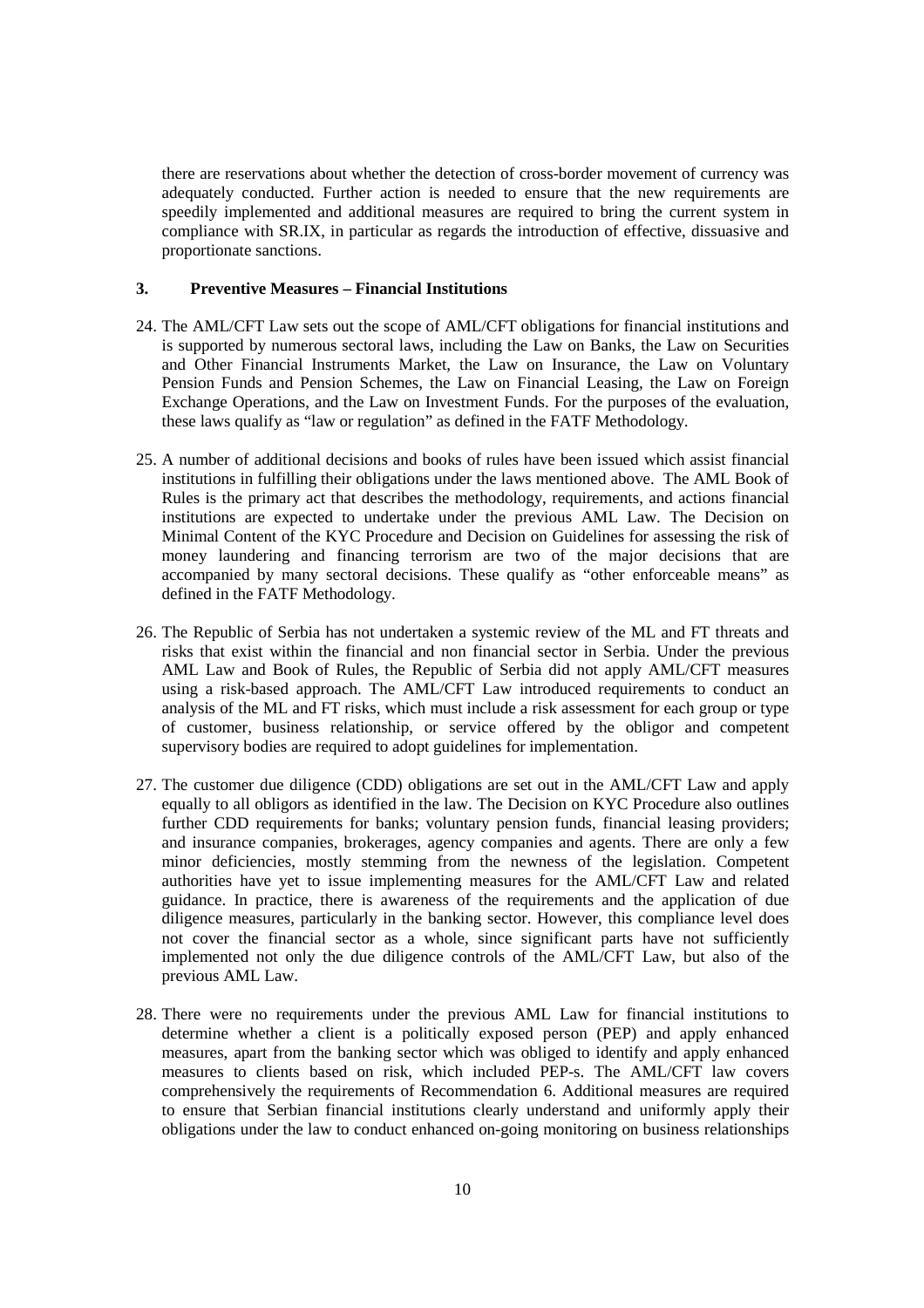with PEPs. Furthermore, training seminars and additional guidance on risk assessment would assist financial institutions outside of the banking sector in order to identify foreign officials and apply enhanced due diligence, per the new requirements of the AML/CFT Law.

- 29. As regards correspondent banking, prior to the AML/CFT Law, only banks were obliged to consider the AML/CFT regime of correspondents and there were no express requirements for all financial institutions to understand fully the nature of a respondent institution's business or to determine the reputation of the institution and quality of supervision, including whether it has been subject to a ML or FT investigation or regulatory action. The AML/CFT Law sets out requirements for financial institutions to follow when establishing or maintaining LORO correspondent relationships. According to the current legal framework and practice, correspondent relationships do not involve the maintenance of "payable through accounts". The banking sector demonstrated a clear understanding of the requirements of the AML/CFT Law, however financial institutions outside of the banking sector that conduct securities transactions or funds transfers demonstrated no implementation of Recommendation 7.
- 30. While the NBS Decision on Guidelines for assessing the risk of money laundering and financing terrorism introduce measures that require financial institutions to pay attention to money laundering and terrorism financing risks that may arise from the use of modern technologies that provide anonymity (e.g. ATMs, internet banking, telephone banking, etc) such requirements are not in place for certain financial institutions (licensed bureaux de change, investment fund management companies, persons dealing with postal communications, and broker-dealer companies).
- 31. The AML/CFT Law introduced the possibility for financial institutions to rely on third parties to perform CDD in specific cases. Until the Serbian authorities have determined in which countries financial institutions are permitted to reply on third parties, there can be no implementation of the respective provisions.
- 32. The AML/CFT Law grants adequate exceptions to Serbian secrecy requirements, particularly concerning financial institutions' ability to report to Serbian authorities as required by the law. However the AML/CFT Law does not provide for the ability of financial institutions to share information with foreign financial institutions as part of their obligations under R.7 or R.9.
- 33. Record keeping requirements are comprehensively covered by the AML/CFT Law, the Law on accounting and auditing and relevant regulations. The financial institutions, unlike DNFBPs, appeared to be knowledgeable of their record keeping obligations and supervisors did not report any problems with timely access to customer and transaction records and information. However, considering the limited number of inspections of financial institutions, in particular regarding non banking financial institutions, it was not possible to conclude that record-keeping requirements are effectively implemented by financial and non financial institutions.
- 34. Serbia has implemented some of the detailed criteria under SR. VII. However important gaps remain such as the absence of requirements for obtaining full originator information in the case of domestic payment transactions, verification of the identity of the originator in accordance with Recommendation 5, at least for all wire transfers of EUR 1.000 and more, the absence of sanctions applicable to money transfer businesses for their failure to meet the requirements of SR VII. Also there was no evidence on effective mechanisms available for ensuring compliance of money transfer businesses (particularly, PTT "Srbija") with SR .VII.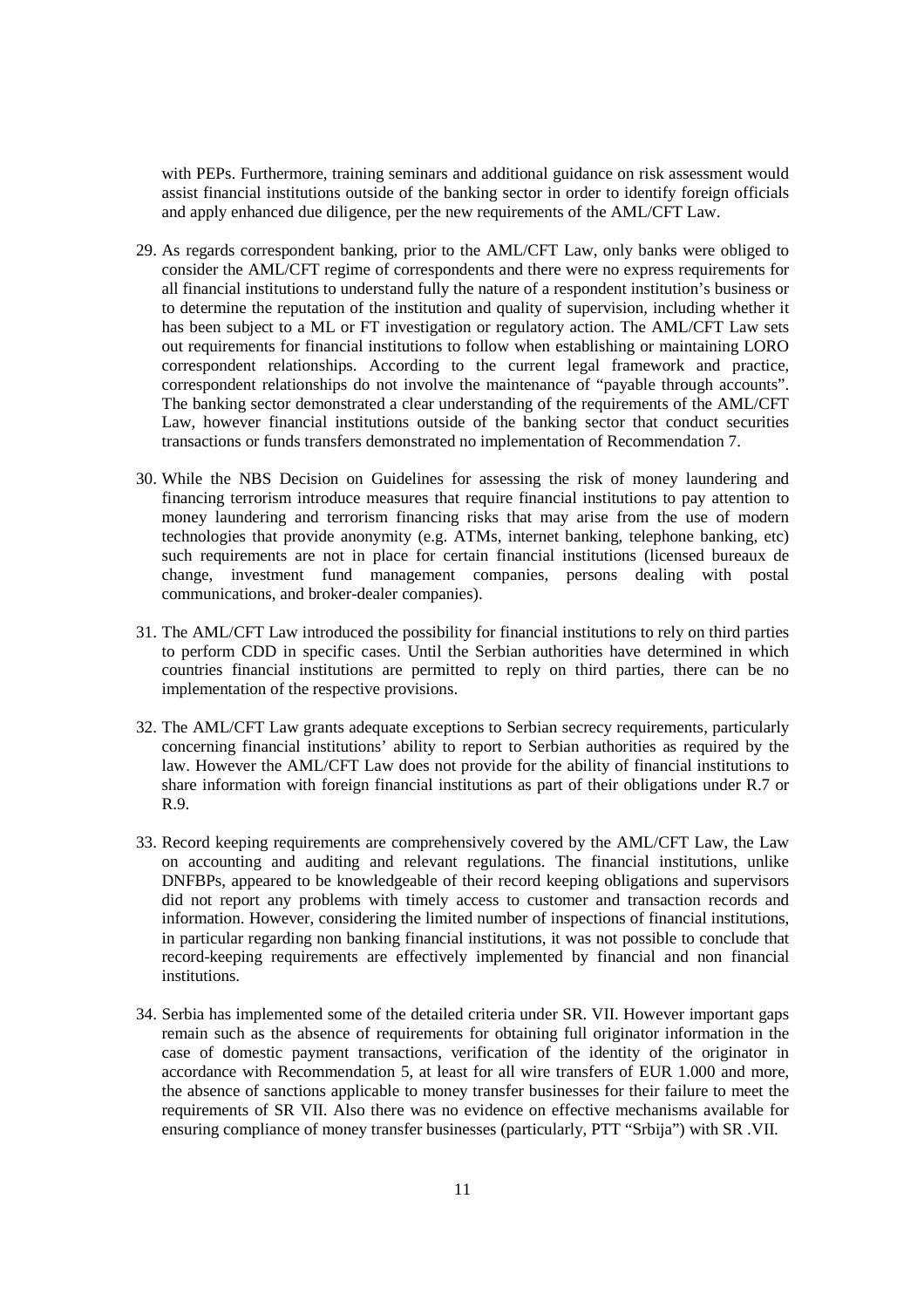- 35. A number of requirements are in place for financial institutions to pay special attention to complex, unusual large transactions or unusual patterns of transactions that have no apparent or visible economic or lawful purpose, however these appear to be insufficient to meet the requirements of Recommendation 11 for all financial institutions.
- 36. Furthermore, requirements for financial institutions to examine as far as possible the background and purpose of transactions which have no apparent economic or lawful purpose, and make written findings available for authorities are not applicable to all financial institutions. Serbian authorities also need to keep up to date the list of countries that do not or insufficiently apply international standards.
- 37. The AML/CFT Law requires obligors to file a report to the APML whenever there are reasons for suspicion of money laundering or terrorism financing with respect to a transaction or customer, to develop a list of indicators to recognise persons and transactions with respect to which there are reasons for suspicion of ML or TF and to apply these lists of indicators when determining whether there are reasons for suspicion of ML or TF. There is no threshold for reporting suspicious transactions and the requirements includes the reporting of attempted (planned) suspicious transactions. Furthermore suspicious transaction reports should be filed regardless of whether they are thought, among other things, to involve tax matters. However, specific guidance on the legal definition of the reporting obligation should be provided to reporting entities, so as to prevent its possible restrictive interpretation, as well as further measures are required to ensure that obligors understand it in the broadest meaning of the AML/CFT Law and pertinent regulations/ guidelines.
- 38. While there has been a constant and significant increase in the number of submitted STR-s, around 97-99% of all STR-s have been filed by banks. However, along with a positive, growing dynamic of STR-s made by banks, there is a general perception of their low quality, which is indicative of an insufficient level of understanding and implementation of the reporting requirement by financial institutions, specifically non banking financial institutions. No STR-s have been made relating to suspicions on terrorism financing, which has been only introduced in March 2009.
- 39. The safe harbour provisions require further amendments in order to ensure that financial institutions are protected from criminal liability for breach of any restriction on disclosure of information if they report their suspicions in good faith to the APML and the scope of the tipping off provisions should be expanded to include the cases where an STR or related information is in the process of being reported. Adequate guidance should be also provided to financial institutions and employees so that they are aware of and sensitive to these issues when conducting CDD.
- 40. The guidance and feedback provided by the competent authorities to assist financial institutions in implementing their AML/CFT obligations is insufficient.
- 41. Serbia has considered the feasibility and utility of a currency transactions reporting system and upon considerations that the cash economy was a serious issue, it has decided to introduce a requirement for obligors to report any cash transaction amounting to RDS equivalent of EUR 15,000 or more, with a few exemptions for certain institutions and certain types of transactions. There is an uneven implementation of the cash transaction reporting requirements by obligors.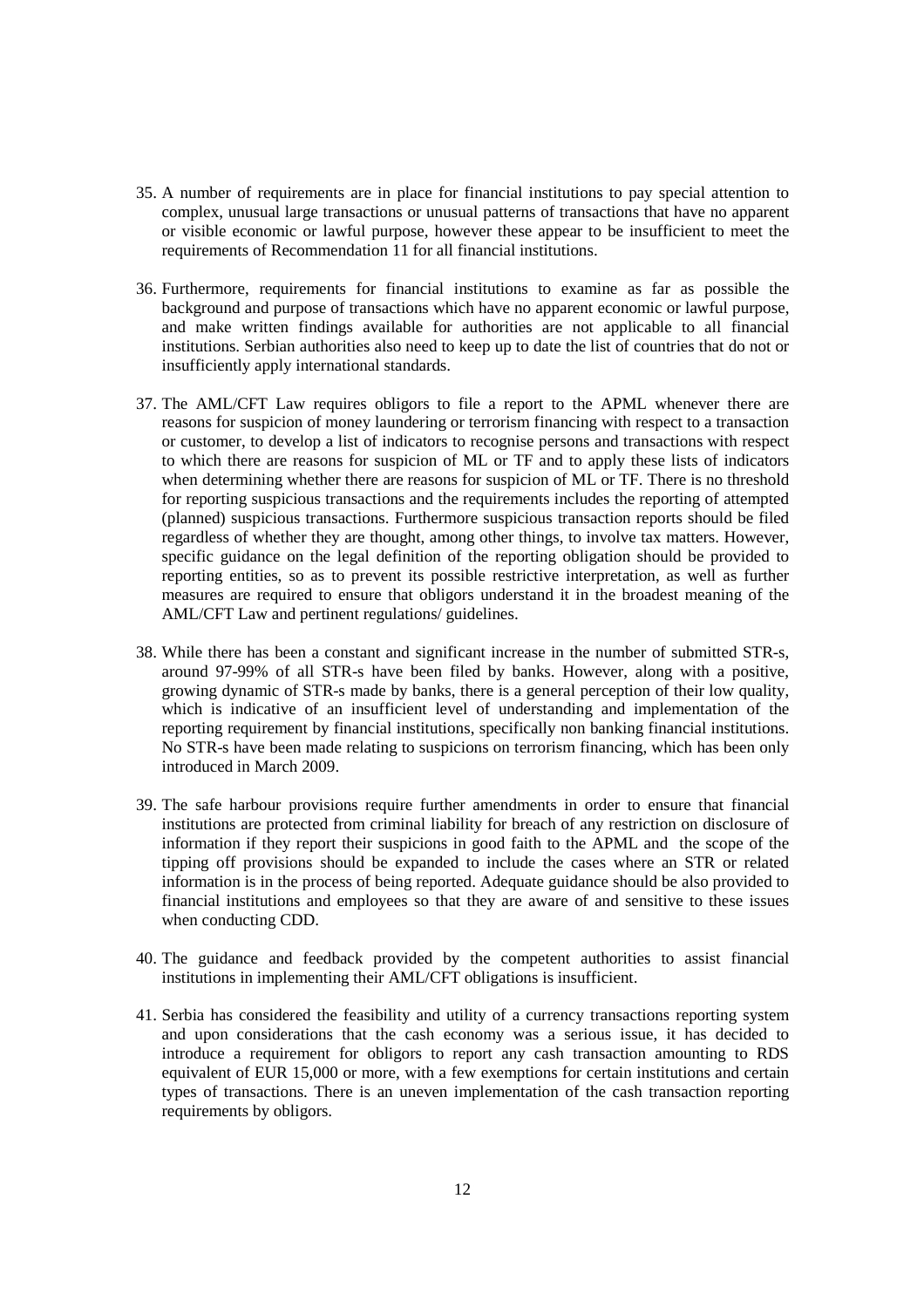- 42. The main deficiency of the AML/CFT requirements for internal controls, compliance and audit is that financial institutions with less than four employees are exempted from designating a compliance officer. In addition, not all financial institutions have internal procedures, policies and controls to prevent ML and FT, training programs lack components on CFT; and not all financial institutions conduct audits that include an AML/CFT component. There are requirements in place to ensure the application of AML/CFT controls in foreign branches and subsidiaries of Serbian financial institutions.
- 43. Serbian law prohibits financial institutions from maintaining relationships with shell banks and ensuring correspondents do not allow accounts to be used by shell banks by requiring all correspondent relationships to apply the same level of AML/CFT controls as Serbian banks. While Serbian law does not expressly prohibit the creation or continued operation of shell banks, the NBS requires such stringent identifying information when incorporating a bank in Serbia, that it could be concluded that shell banks were not operating within the country.
- 44. In Serbia, competence for the supervision of compliance with the national AML/CFT requirements does not lie with a single authority.
- 45. Article 82 of the AML/CFT Law designates as many as eleven bodies, which are empowered to exercise supervision over implementation of the Law, including :
	- the APML (in the capacity of the national financial intelligence unit),
	- the National Bank (in the capacity of supervisor for banks, exchange bureaus, insurance companies, insurance brokerage companies, insurance agency companies and insurance agents with a license to perform life insurance business, companies for the management of voluntary pension funds, and financial leasing providers);
	- the Securities Commission (in the capacity of supervisor for investment fund management companies, broker-dealer companies, as well as banks licensed by the Commission for doing custody and broker-dealer business);
	- the Ministry of Finance (in the capacity of supervisor for persons dealing with postal communications [with respect to domestic payment operations] and for persons involved in professional activities of intermediation in credit transactions and provision of loans, factoring and forfeiting, provision of guarantees, and provision of money transfer services),
	- the Ministry of Telecommunications and Information Society (in the capacity of supervisor for persons dealing with postal communications [with respect to valuable mail operations],
	- the Foreign Currency Inspectorate (in the capacity of supervisor for persons involved in professional activities of factoring and forfeiting, and provision of money transfer services [with respect to international payment transactions]).
- 46. None of the sectoral laws provide directly for regulatory and supervisory powers of the mentioned bodies to ensure that financial institutions adequately comply with the requirements to combat money laundering and terrorist financing.
- 47. Serbian legislation defines a licensing procedure for all to-be-established financial institutions, and for those subject to the Core Principles the "fitness and properness" of management members is tested against specific criteria. However, for certain types of financial institutions the licensing/registration procedures are either non-existent, or nonfunctional (particularly, the PTT "Srbija"). In terms of supervisory tools such as the planning and methodology of supervision, apart from banking supervision, all other supervisors lack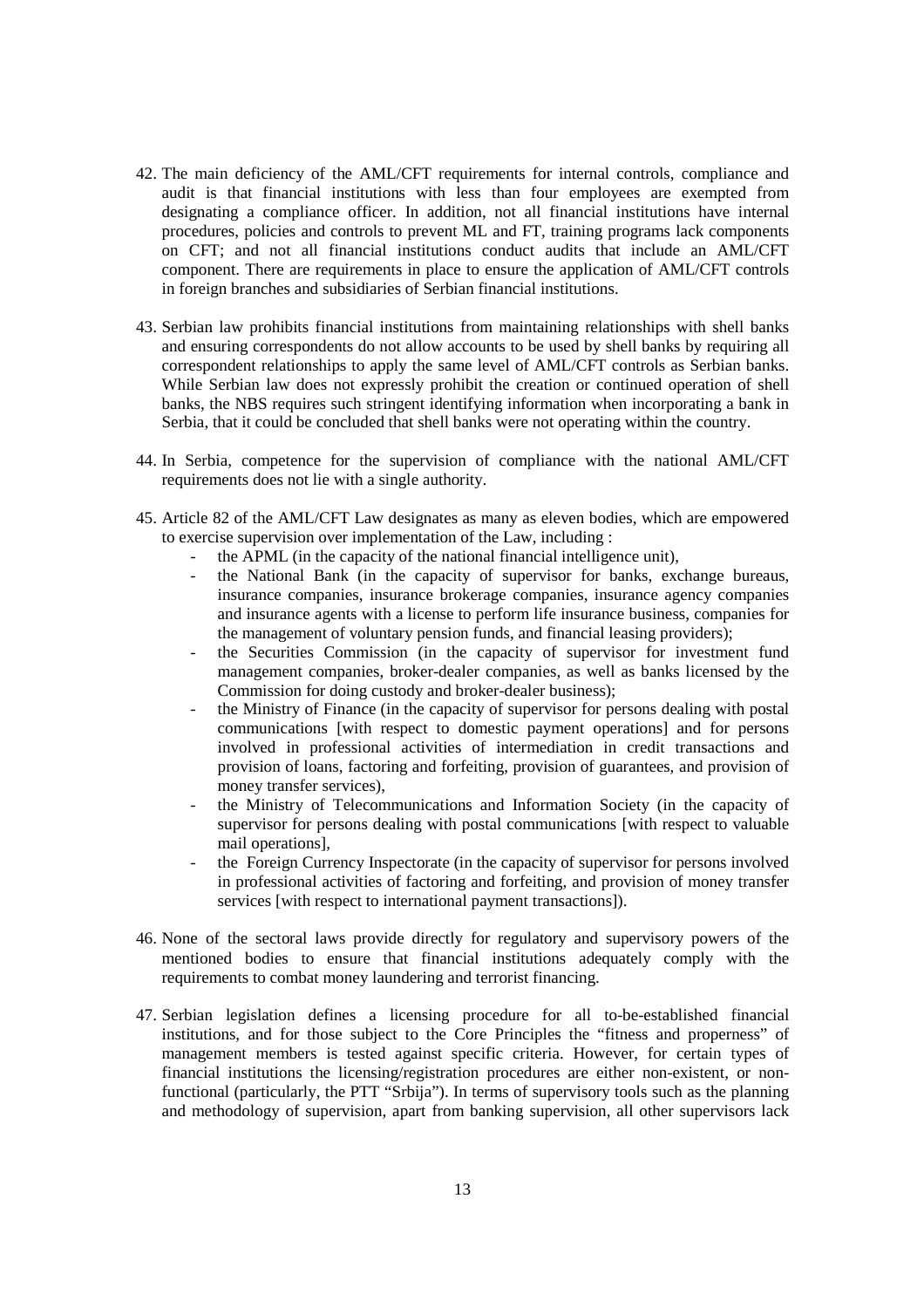well-defined and appropriately tailored instruments for the risk-based surveillance and examination of obligors both for prudential and for AML/CFT compliance.

- 48. The supervisory mandate of the financial supervisors is rather comprehensive and encompasses powers for general regulation and supervision, with instrumentalities such as off-site surveillance and on-site inspections, unhindered access to all records, documents, and information relevant to monitor compliance of supervised entities with applicable legislation, and enforcement and sanctioning tools.
- 49. Results of supervision vary throughout supervisory bodies and among types of financial institutions. In general, over the last four years of implementation of the AML/CFT legislation the whole system initiated as many as 30 AML/CFT-related inspections, which resulted in less than 30 supervisory measures such as written warnings, ordering letters, and resolutions on orders and measures, and in an unclear amount of pecuniary sanctions.
- 50. The AML/CFT Law directly and the respective sectoral laws indirectly establish both administrative and pecuniary sanctions for the failure to meet the requirements of the AML/CFT obligations. Infringements of the AML/CFT law are either economic offences or minor offences, and for such infringements, supervisors are obliged to refer the case to law enforcement bodies for prosecution. However, no sanctions are envisaged in case of violating provisions of certain requirements (eg. obligors' obligation to perform enhanced CDD in case of estimated high level of ML/FT risks; to ensure that the tasks of compliance officers and their deputies are carried out by persons meeting certain requirements; the prohibition for employees of obligors to tip off, etc).
- 51. The AML/CFT Law does not provide for any sanctions with regard to directors/senior management of financial institutions and businesses for their failure to abide by national AML/CFT requirements. Various pieces of legislation establishing enforcement and sanctioning powers of supervisory bodies contain provisions that indirectly provide for sanctioning directors/senior management of institutions for non-adherence to the requirements of national AML/CFT legislation.
- 52. Administrative sanctions are, although indirectly and not clearly in all cases, available under various sectoral laws governing activities of financial institutions and businesses. Usually they include supervisory measures such as: written warning, ordering letter; orders and measures to remove irregularities; order for temporary prohibition on performing all or particular activities specified in the working license, for a certain period; measures against management members, members of the supervisory board, key functionaries (in some cases, against qualified stakeholders); institution of proceedings before a competent authority; receivership; revocation of operating license of institution. In addition, some sectoral laws also provide for imposing pecuniary sanctions on obligors, which in practice leads to imposing a sum total of fines for all irregularities, including those related to AML/CFT.
- 53. It is considered that the distribution of sanctioning powers between supervisory bodies (NBS, Securities Commission, different ministries) – in respect to administrative and, in some cases, pecuniary sanctions available under various sectoral laws, and law enforcement bodies (prosecutors and courts) – in respect to pecuniary sanctions available under the AML/CFT Law, does not provide for an effective mechanism for a dissuasive application of the sanctions within the AML/CFT context.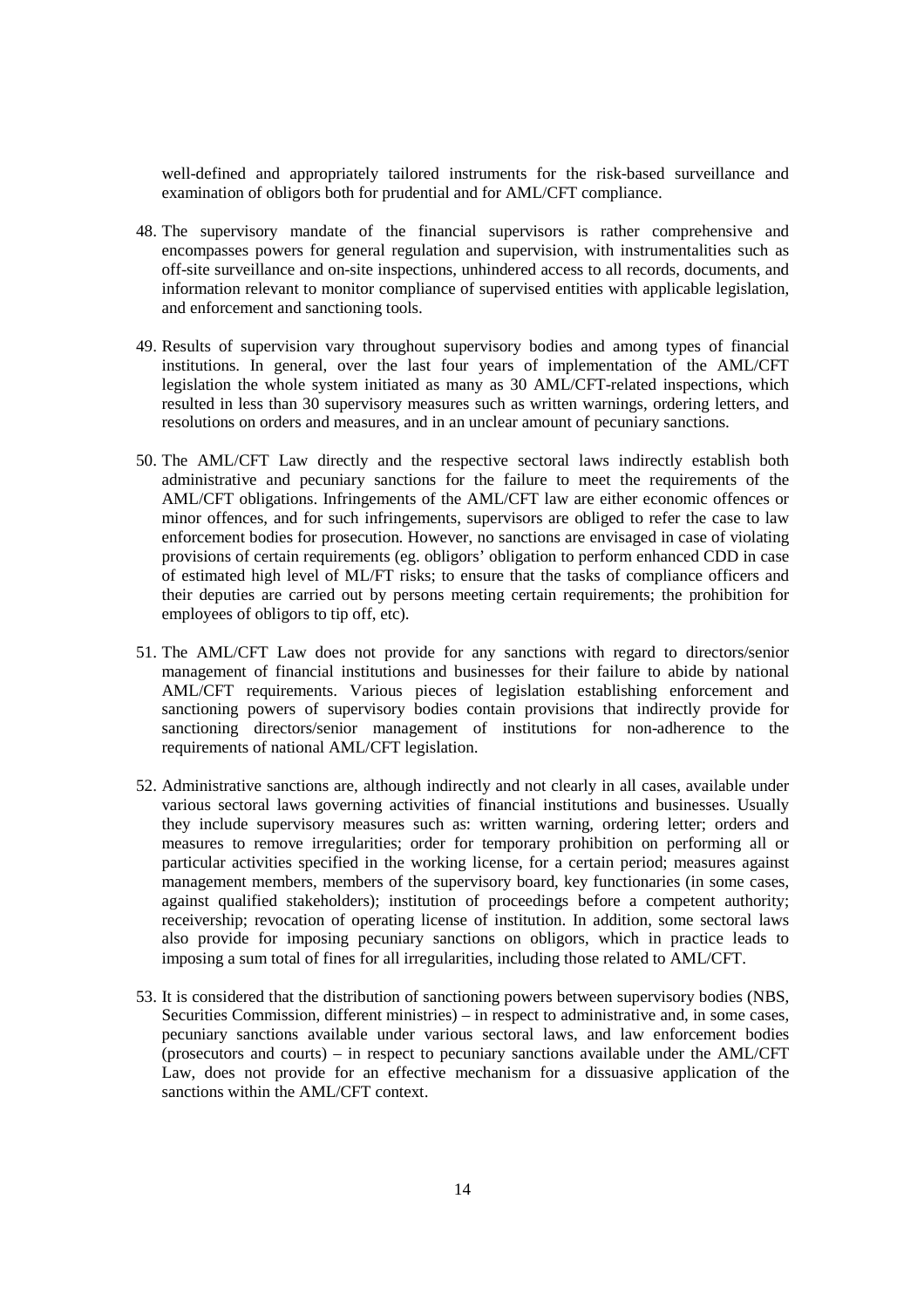54. In regards to money and value transfer services (MVT) only banks and in some cases the Post Office which may conduct international remittances. Serbia's compliance in this aspect is linked to compliance with other recommendations applicable to financial institutions. Under the AML/CFT, the Ministry of Telecommunications and Information Society has become the competent supervisor authority, but the Post Office has not yet been subject to AML/CFT supervision. There is no requirement for MVT service operators to maintain a current list of its agents which must be made available to the designated competent authority

#### **4. Preventive Measures – Designated Non-Financial Businesses and Professions**

- 55. The AML/CFT Law covers the following categories of DNFBP-s:
	- 1) organisers of special games of chance in casinos;
	- 2) organisers of games of chance operated on the Internet, by telephone, or in any other manner using telecommunication networks;
	- 3) auditing companies;
	- 4) licensed auditors;
	- 5) entrepreneurs and legal persons exercising the following professional activities:
		- a. intermediation in real-estate transactions;
		- b. provision of accounting services;
		- c. tax advising;
	- 6) lawyers and lawyer partnerships.
- 56. DNFBPs are subject to the same requirements as financial institutions under the AML/CFT Law. Trusts and company service providers are not considered obligors under either the previous AML Law or the AML/CFT Law as domestic trusts cannot be established in Serbia. Dealers in high value goods such as metals or stones were subject to the controls set out in the previous AML Law; however they were excluded as obligors from the AML/CFT Law because they are forbidden from engaging in cash transactions that exceed the amount of 15,000 Euros. Notaries are unknown to the Serbian legal system.
- 57. Many of the deficiencies with the compliance of FATF Recommendations are the same for obligor -DNFBP-s as they are for financial institutions. Overall, the DNFBP sector demonstrated little awareness and understanding of obligations under the AML/CFT Law or of the previous AML Law. In particular, while the casino applied some CDD measures, it was not apparent that other operators of games of chance or any other DNFBP-s applied any CDD measures. There is no bylaw or regulation that requires DNFBP-s to screen employees to ensure a high quality of staff.
- 58. The deficiencies of the reporting regime impact on obligor DNFBP-s and lawyers. There are no lists of indicators developed by the APML and to be taken as basis by obligor DNFBP-s and lawyers for developing their own lists of indicators and none of DNFBP-s and lawyers have ever developed their own lists of indicators, or have been supervised for controlling compliance with the respective requirements of the law. Casinos, accountants/auditors, and lawyers have not filed a single STR either related to money laundering or terrorist financing over the whole period of implementation of the AML legislation since 2002.
- 59. Competent authorities entrusted with supervisory functions over compliance of DNFBP-s with the AML/CFT Law and with the task of guiding the obligors so as to ensure such compliance, are the Ministry of Finance (supervising activities of audit companies), the Tax Administration (supervising persons involved in provision of accounting services and tax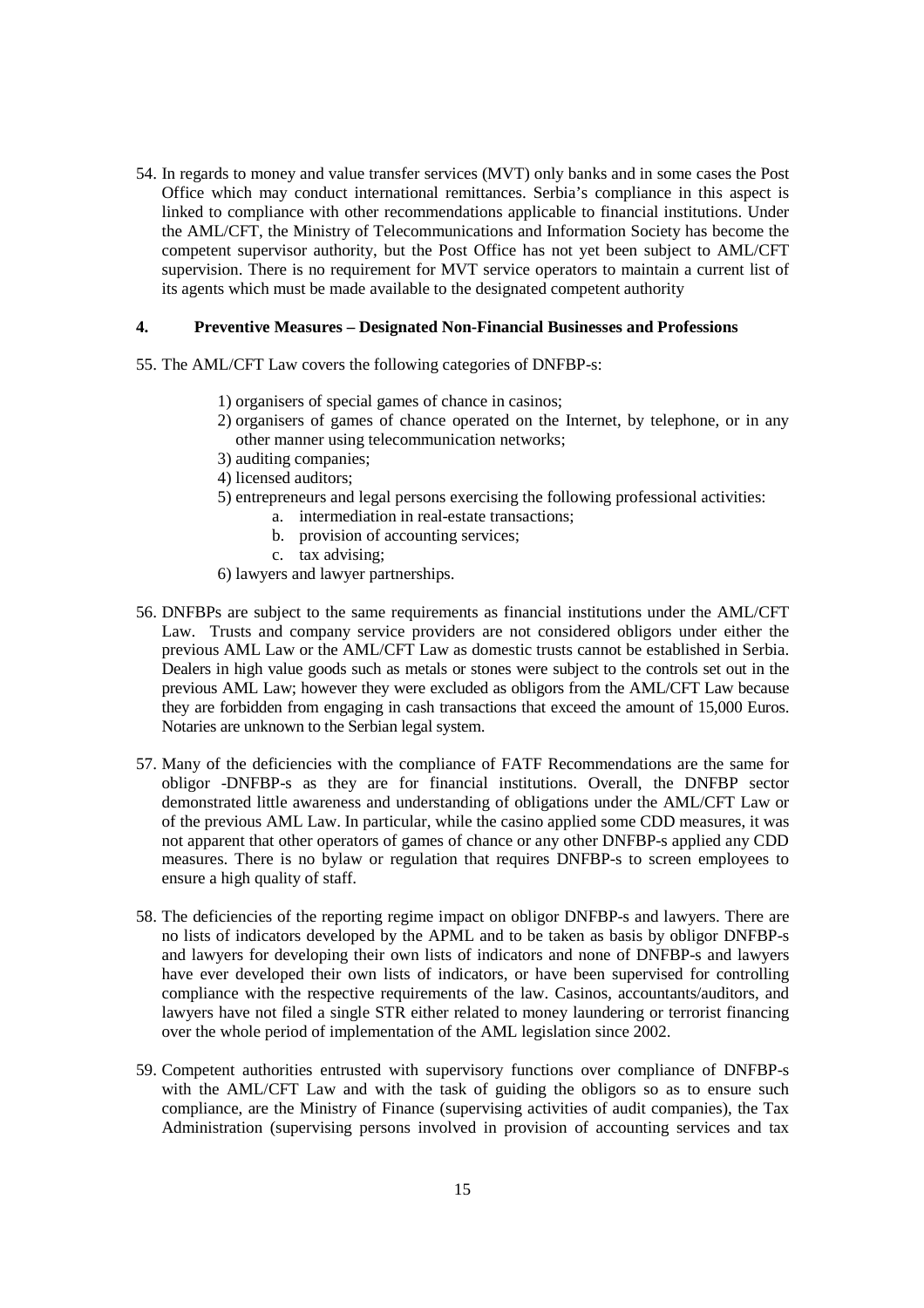advising), the Administration for Games of Chance (supervising casinos and organizers of games of chance operated via telecommunication networks), the Ministry of Trade and Services (supervising persons involved in real estate transactions), the Bar Association (supervising activities of lawyers), and the Chamber of Certified Auditors (supervising activities of licensed auditors). None of these authorities have provided any guidance or guidelines to their supervised entities on the matters relating to ML/FT and the effective implementation of the national (and international) framework.

- 60. There is a lack of AML/CFT supervision of DNFBPs. The current regulatory and supervisory regime applicable to gambling institutions needs to be reviewed in order to ensure that casinos are subject to and effectively implementing the AML/CFT measures required under the FATF recommendations.
- 61. Furthermore, as regards casinos, sanctions available under both the AML/CFT Law and the Law on Games of Chance do not appear to set out an effective sanctioning regime. The legislation in force does not define measures aimed at preventing individuals with a criminal background from acquiring or becoming the beneficial owner of a significant or controlling interest, holding a management function in, or being/becoming an operator of a casino.
- 62. There was limited information on the legislative provisions establishing regulatory, supervisory, and sanctioning powers of the above-mentioned bodies, as well as on the powers for applying sanctions in case of non compliance of auditing companies, licensed auditors, lawyers and lawyer partnerships, persons exercising professional activities of intermediation in real estate transactions, accounting as well as on technical and other resources of these bodies. There are no results of AML/CFT supervision of DNFBPs.
- 63. It was thus concluded the Serbian authorities have not taken effective measures to ensure compliance of auditing companies, licensed auditors, lawyers and lawyer partnerships, dealers in precious metals and dealers in precious stones, persons exercising professional activities of intermediation in real estate transactions, accounting, and tax advising, with the national AML/CFT requirements.
- 64. The Serbian authorities need to conduct sector-specific assessments of MT and FT risk posed by other non-financial businesses and professions, and based on those results, consider extending the requirements of the AML/CFT law to additional obligors.

### **5. Legal Persons and Arrangements & Non-Profit Organisations**

- 65. The Serbian authorities have put in place a system of central registration for business entities. The Register of business entities is "a unique, central, public electronic database about business entities, established in the territory of the Republic of Serbia. The Register is managed by the Serbian Business Registers Agency (SBRA), through its Belgrade Head office and 12 branch offices throughout Serbia. It became operational as of 1 January 2005. Due to the lack of information on measures taken to ensure that the data is accurately kept in the registers and on sanctions applied so far, it remains uncertain whether the existing system achieves adequate transparency regarding the beneficial ownership and control of all legal persons.
- 66. In regard to non profit legal entities, there is no central system for registration and these are registered either in the Register of associations, social organisations and political organisations; in the Register of associations and social organisations; in the Register of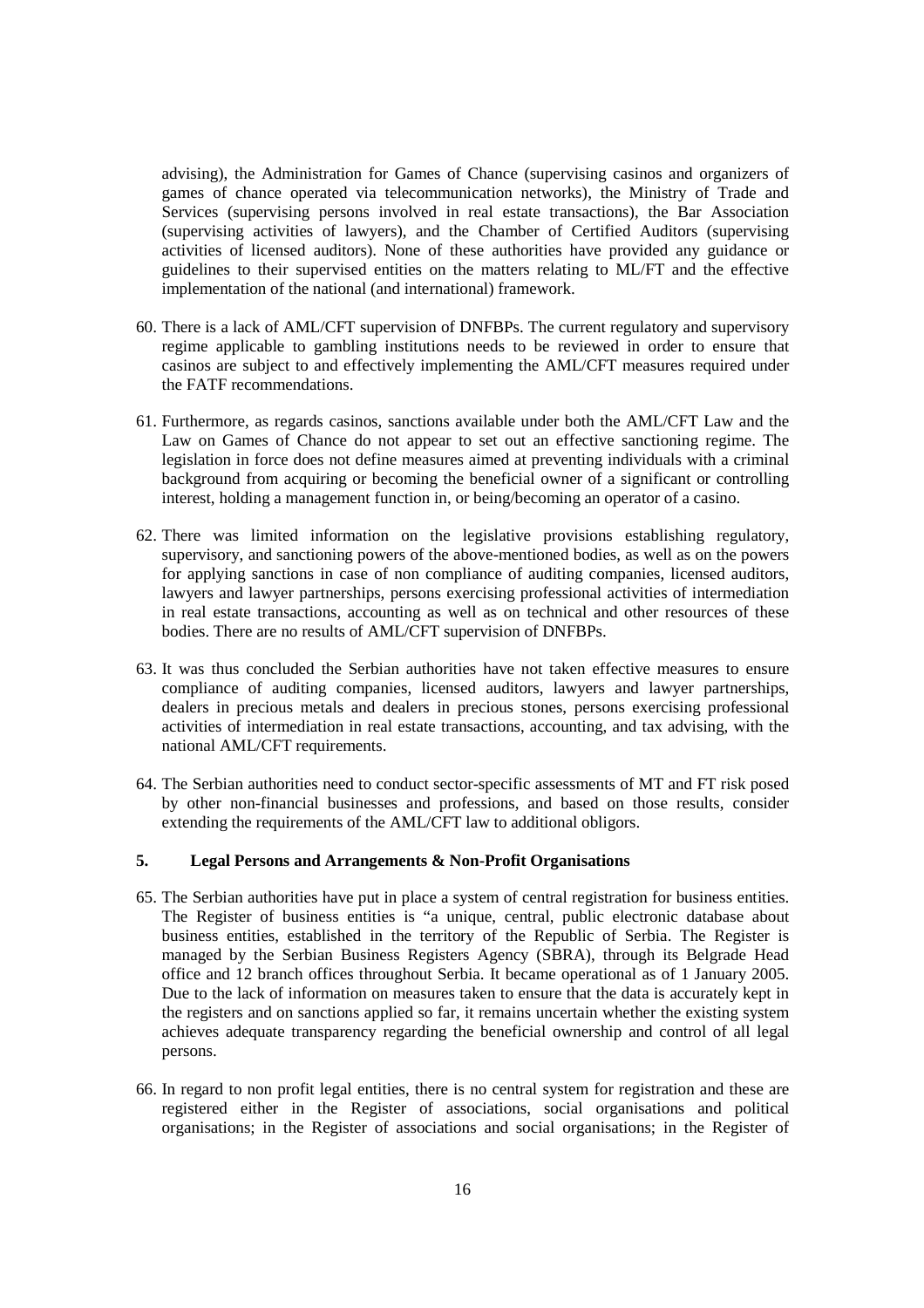foreign associations or in the Register of Legacies, Foundations and Funds, depending on the legal basis according to which they operate. The laws and mechanisms in place do not require adequate transparency concerning the beneficial ownership and control of non profit legal entities. Furthermore, it was not demonstrated that the mechanism in place ensures that information registered is adequate, accurate and up to date nor that competent authorities are able to obtain in a timely fashion such information on the beneficial ownership and control of these entities.

- 67. In the Serbian legal framework, trusts or other similar legal arrangements do not exist. Recommendation 34 is not applicable.
- 68. Serbia has not reviewed the adequacy of domestic laws and regulations that relate to non profit organisations aimed at identifying the features and types of NPO-s that are at risk of being misused for terrorist financing by virtue of their activities or characteristics nor has conducted periodical reassessments by reviewing new information on the sector's potential vulnerabilities to terrorist activities nor has implemented any of the requirements of Special Recommendation VIII.
- 69. There are no measures to raise awareness in the NPO sector about risks and measures available to protect them against such abuse. Legal requirements need to be introduced to ensure that NPOs maintain information on the identity of person(s) who own, control or direct NPOs activities, including senior officers, board members and trustees and that such information, as well as data on the purpose and objectives of the NPOs activities should be publicly available. Furthermore, there are no legal requirements in place for NPOs to maintain for a period of at least 5 years records of domestic and international transactions that are sufficiently detailed to verify that funds have been spent in a consistent manner with the purpose and objectives of the organisation and to make them available to appropriate authorities.

## **6. National and International Co-operation**

- 70. Since the last evaluation, Serbia has taken steps towards enhancing co-operation between the various authorities. Policy level co-ordination and co-operation between all the agencies involved in the AML/CFT efforts was undertaken in the context of the work of the Permanent Coordinating Group, which resulted in the adoption of several important policy and legal proposals, and following the adoption of the AML/CFT Strategy, through the Standing Coordination Group for Monitoring the Implementation of the National Strategy against Money Laundering and Terrorism Financing established by a Government decision of 9 April 2009.
- 71. The authorities have reviewed the effectiveness of the system for combating money laundering in the context of the preparation of the National Strategy against Money Laundering and Terrorism Financing which was drafted in the course of 2007 and adopted on 25 September 2008. Further reviews will be undertaken under the scope of activities of the Standing Co-ordination Group, which is responsible for monitoring the implementation of the strategy. Current efforts should be pursued to develop the strategic and collective review of the performance of the AML/CFT system as a whole.
- 72. As regards operational co-operation, the situation has improved as of 2008, with a number of successes in handling specific cases. In particular, all operational bodies, supervisory authorities and the APML have formally appointed liaison officers in order to facilitate such co-operation. The AML/CFT law also includes a number of provisions requiring relevant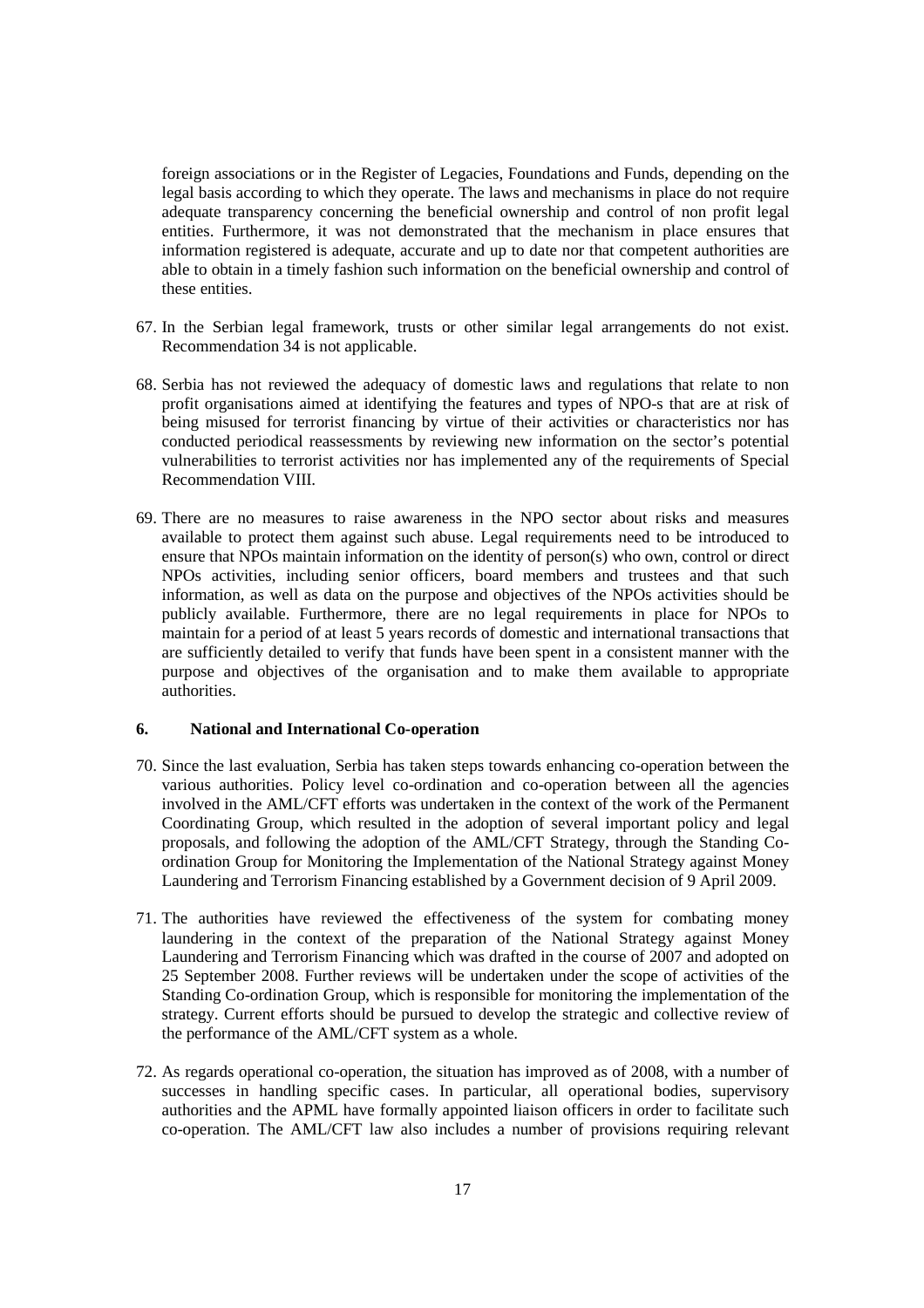States bodies and agencies to cooperate and provide specific data to the APML on information deriving from their supervisory functions, if they establish or identify, while executing tasks within their competence, facts that are or may be linked to ML or FT. Agreements on co-operation have been signed by the APML with the NBS and with the Customs Administration. Co-operation on the basis of these agreements appeared to be satisfactory.

- 73. The Republic of Serbia has signed and ratified the Vienna Convention, the Palermo Convention and its additional protocols and the Terrorist Financing Convention. There remain certain gaps in the implementation of the provisions such as in particular the criminalisation of FT offence, the freezing and confiscation mechanisms, as well as the measures to address the requirements under S/RES 1267 (1999) and successor resolutions and S/RES 1373 (2001) and successor resolutions.
- 74. Serbia has ratified a number of international conventions, which create a thorough legal basis for international co-operation in criminal matters and has signed an important number of bilateral agreements. In the absence of an international treaty or where certain aspects are not regulated by treaty, mutual legal assistance is extended in conformity with the provisions of the Law on Mutual Legal Assistance in Criminal Matters (in force from 28 March 2009), the Criminal Procedure Code (which provides for the direct application of the Strasbourg Convention (CETS No. 141), and of the Vienna Convention in relation to criminal offences with elements of organised crime) and of the Law on Seizure and Confiscation of the Proceeds from Crime in relation to specific criminal offences.
- 75. Serbia is able to provide a broad range of mutual legal assistance both on the basis of the provisions of internationally ratified treaties and also in the absence of such treaties, based on the provisions set out in the national legislation. The applicable conditions do not seem to unduly or unreasonably restrict the provision of mutual legal assistance. The Ministry of Justice is the designated central authority under the Strasbourg Convention. With respect to the European Convention on Mutual Assistance in Criminal Matters and the second additional protocol, the authorities declared that regular courts and the State Prosecutors' Offices are to be considered as judicial organs. Additional authorities are competent for specific measures: the Republic Office of the Prosecutor (article 17 – cross border observations, article 18 – controlled deliveries, article 19 – covert investigations), and the Ministry of Interior (article 17 – cross border observations, article 19 – covert investigations).
- 76. For a better provision of mutual legal assistance, it was recommended that a system be put in place to monitor the quality and speed of executing requests and to set out explicitly clear timeframes in which MLA requests have to be handled. Also, Serbia should consider lifting the dual criminality requirement for less intrusive and non compulsory measures and clarify whether the application of dual criminality may limit its ability to provide assistance in certain situations, particularly in the context of identified deficiencies with respect to the FT offence.
- 77. Additionally, as regards providing extradition related assistance, the recently enacted legislation and information provided did not enable an assessment of the effectiveness of the extradition procedure. The evaluation team advised that in cases of non-extradition of its own citizens, the Serbian authorities should ensure that internal criminal proceedings are instituted efficiently and in a timely manner and take steps to improve the overall effectiveness of the extradition framework, develop general reference materials, models forms and circulars or